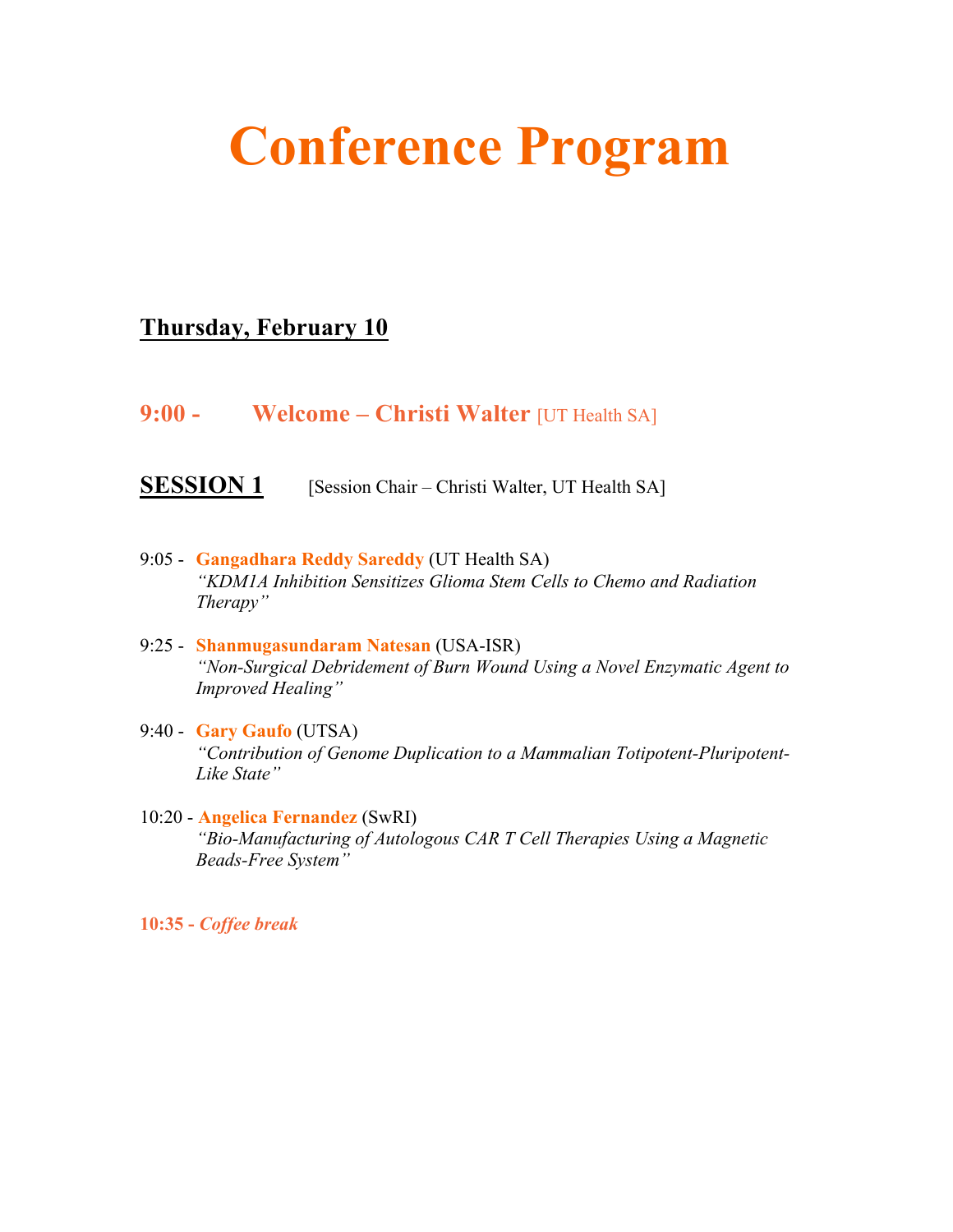# **10:55-11:55– Keynote Lecture**

Introduction to Keynote Lecture – John McCarrey [UTSA]

### **Dr. Amander Clark**, UCLA



 *"Uniquely Human: Using Pluripotent Stem Cells to Identify New Regulatory Pathways in Development and Regeneration"*

11:55 – **Jennifer Potter** (UT Health SA)

#### **12:00 – Lunch**

#### **SESSION 2** [Session Chair – Sy Griffey, Sequence LifeScience]

- 1:00 **Lorena Roa-De La Cruz** (UTSA) *"Mechanism of Foundational Spermatogonial Stem Cell Specification in the Mouse Testis"*
- 1:20 **Kriso Nuutila** (USA-ISR) *"Minced Dermis Graft Can Be Expanded Up To 100 Times To Re-Epithelialize a Full-Thickness Burn Wound"*
- 1:35 **Casey Sabbag** (59th Med Wing, USAF) *"Novel Nerve Regeneration Strategies for Limb Salvage in Combat-Related Extremity Injuries"*
- 1:50 **LuZhe Sun** (UT Health SA) *"Inhibition of Mammary Stem Cell Function and Early-Stage Breast Cancer Progression by mTOR Inhibitors"*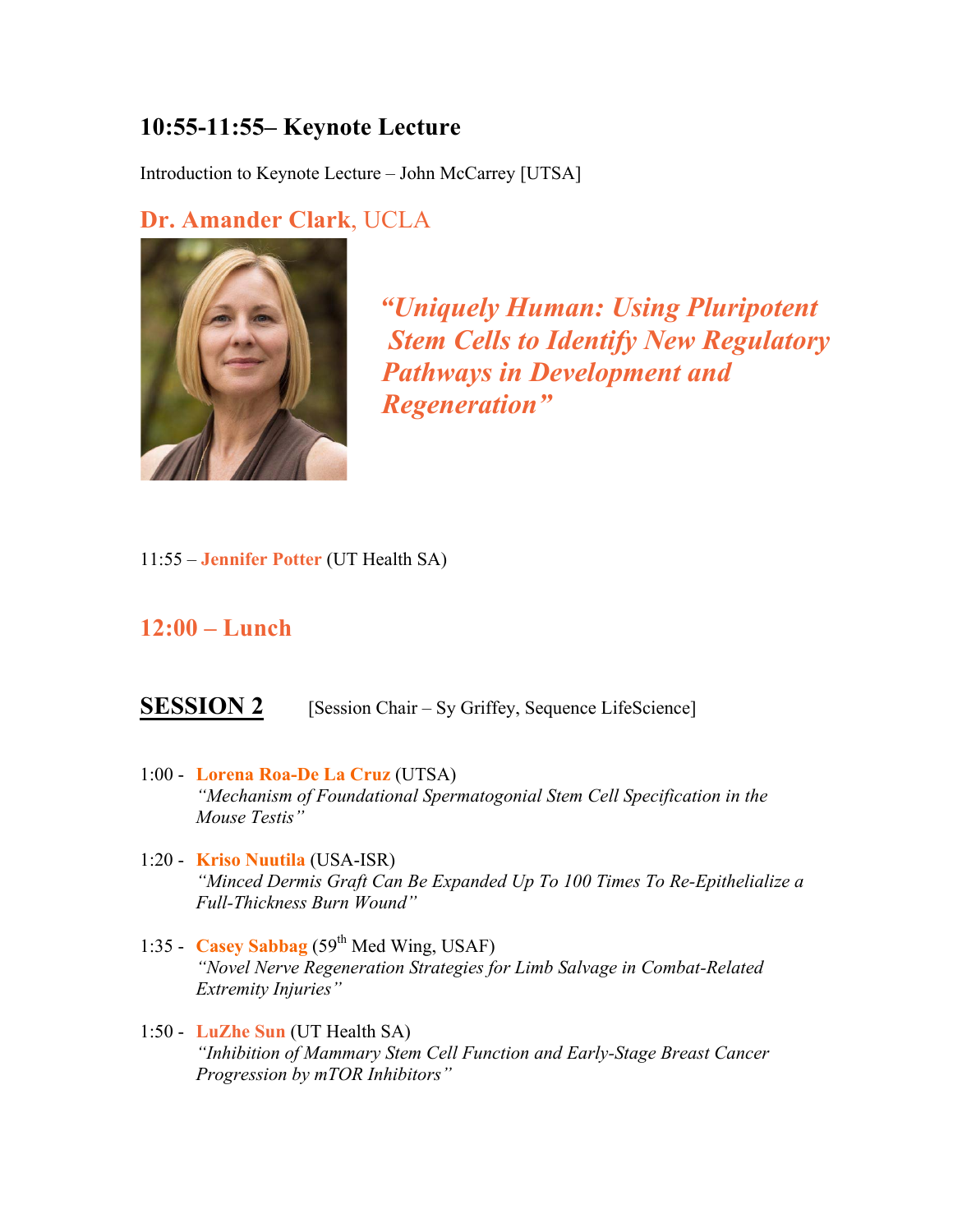- 2:10 **Jimmy Johnson** (South TX Blood & Tissue CTR) *"GMP Source Material Considerations for Advanced Therapies"*
- 2:30 **Solaleh Miar** (UTSA) *"Injectable Biomaterials for Vocal Fold Restoration after Laryngeal Nerve Injury"*
- 2:45 **Michael Whitely, Jr** (USA-ISR) *"Evaluation of Novel Treatment Approaches for Tissue Repair and Infection Mitigation in Extremity Musculoskeletal Wounds"*
- 3:00 *Coffee break* 15

#### **SESSION 3** [Session Chair – Casey Sabbag, USAF 59<sup>th</sup> Medical Wing]

- 3:15 **Sarah Pierrie** (59th Med Wing, USAF) *"Surgical Adjuncts to Improve Pain and Function after Amputation"*
- 3:30 **Ryan Wood** (UTSA) *"Cyclophosphamide Chemotherapy Produces a Transient Loss of Taste Bud Innervation in Mice"*
- 3:50 **Travis Block** (Stem BioSys) *"Progress Toward Clinical Trials in a Dish: Achieving Biologically-Relevant Phenotypes from Pluripotent Stem Cells using Cell-Derived ECM"*
- 4:10 **Gang Huang** (UT Health SA) *"Epigenetic and Transcriptional Control of Hematopoietic Stem Cell Fate Decisions"*
- 4:35 **Marc Thompson** (USA-ISR) *"Secretome-Loaded Plasma-alginate Composite Gels Modulate Healing in a Porcine Burn Model"*
- 4:50 **Sarah Eddy (**Norton Rose Fullbright)

#### **5:00 – 7:00 - Poster Session**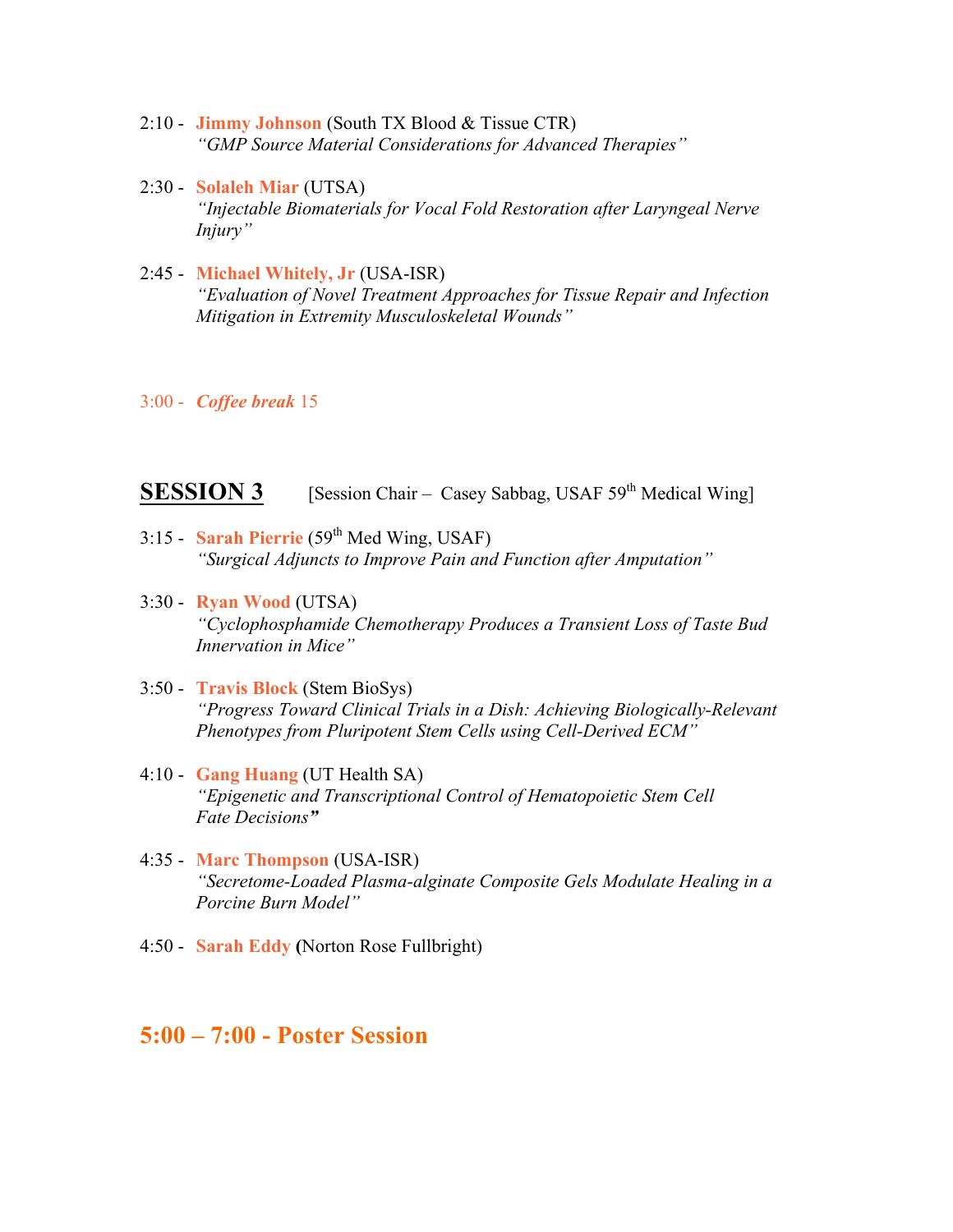#### **Friday, February 11**

#### **SESSION 4** [Session Chair – James Bynum, USA ISR]

- 9:00 **Nicolas Muzzio** (UTSA) *"Wireless Localized Electrical Stimulation of Neurons using EDOT-Pyrrole Nanoparticles"*
- 9:20 **Umang Sharma** (USA-ISR) *"Effects of Extracellular Vesicles Derived from Irradiated and Non-Irradiated Skeletal Muscle Stem Cells on Myogenesis and Angiogenesis"*
- 9:35 **Brij Singh** (UT Health SA) *"Stem Cells, Calcium and Tissue Regeneration"*
- 9:55 **Nicholas McMahon** (SwRI) *"A Scalable Bioreactor for the Expansion of Anchorage-Dependent Cells"*
- 10:10 -**Parul Varma** UTSA) *"Single Cell Approaches in Precision Models of Developmental Epilepsy"*
- 10:30 **Bernard Arulanandam** (UTSA)
- **10:35 -** *Coffee break*

**SESSION 5** [Session Chair – Vivienne Marshall, BioBridge Global]

- 10:55 -**Noboru Hiroi** (UT Health SA) *"Postnatal Stem Cells: A Source of Cognitive and Social Dysfunctions in Neurodevelopmental Disorders"*
- 11:15 -**Tiffani Chance** (USA-ISR) *"The Effects of Extracellular Vesicle Source on Function and Therapeutic Applications"*
- 11:30 **Settimio Pacelli** UTSA) *"Diabetic Skeletal Muscle Models Engineered to Study Impaired Angiogenesis"*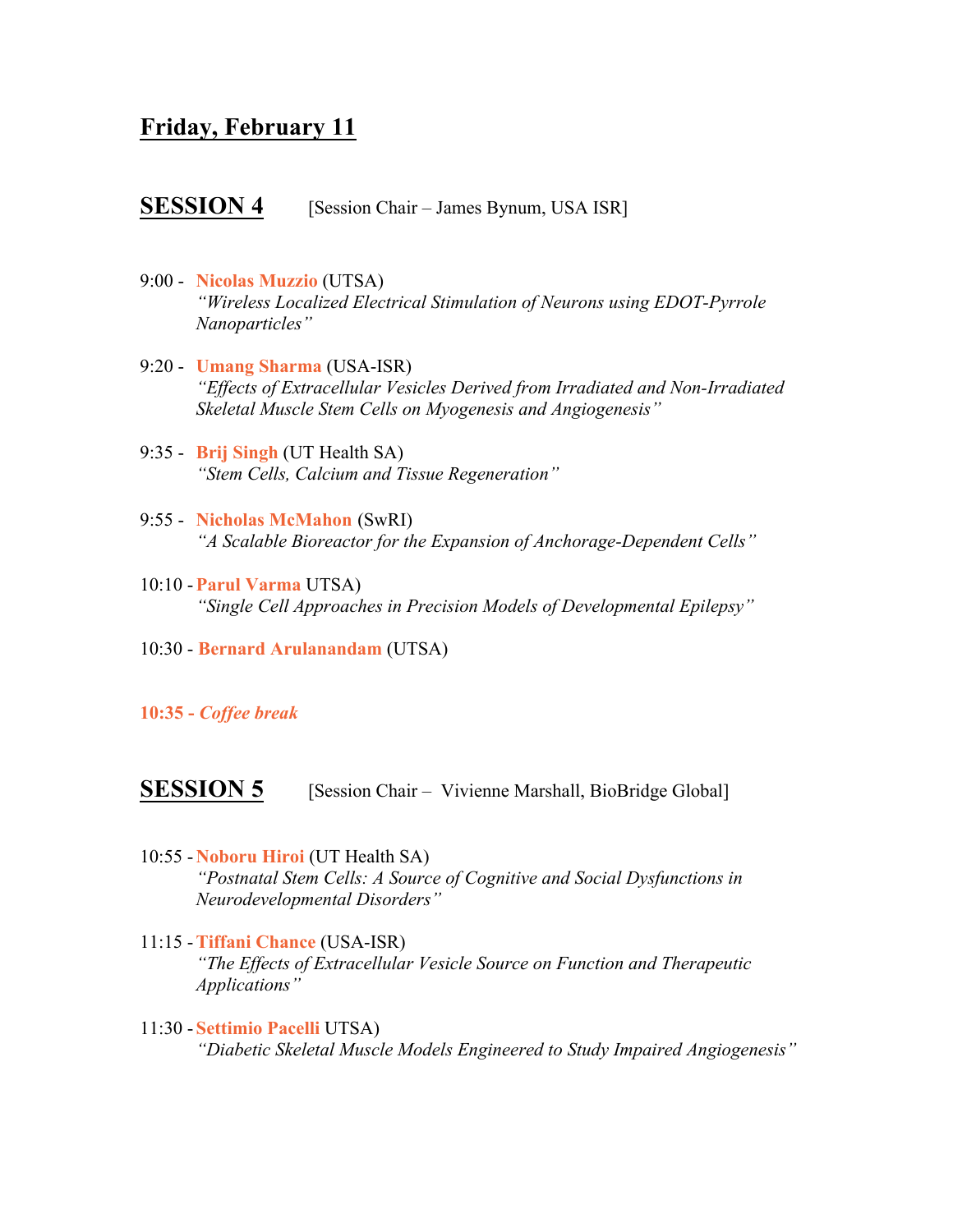# **11:50 – 1:00 – Panel Discussion – DoD Funding Priorities**



**- Dr. Michael Davis, Chair**



**- Dr. Andre Cap, USA-ISR**





**- Dr. Byron Hepburn, UT Health SA**

**- Dr. Becky Cap, BioBridge Global**